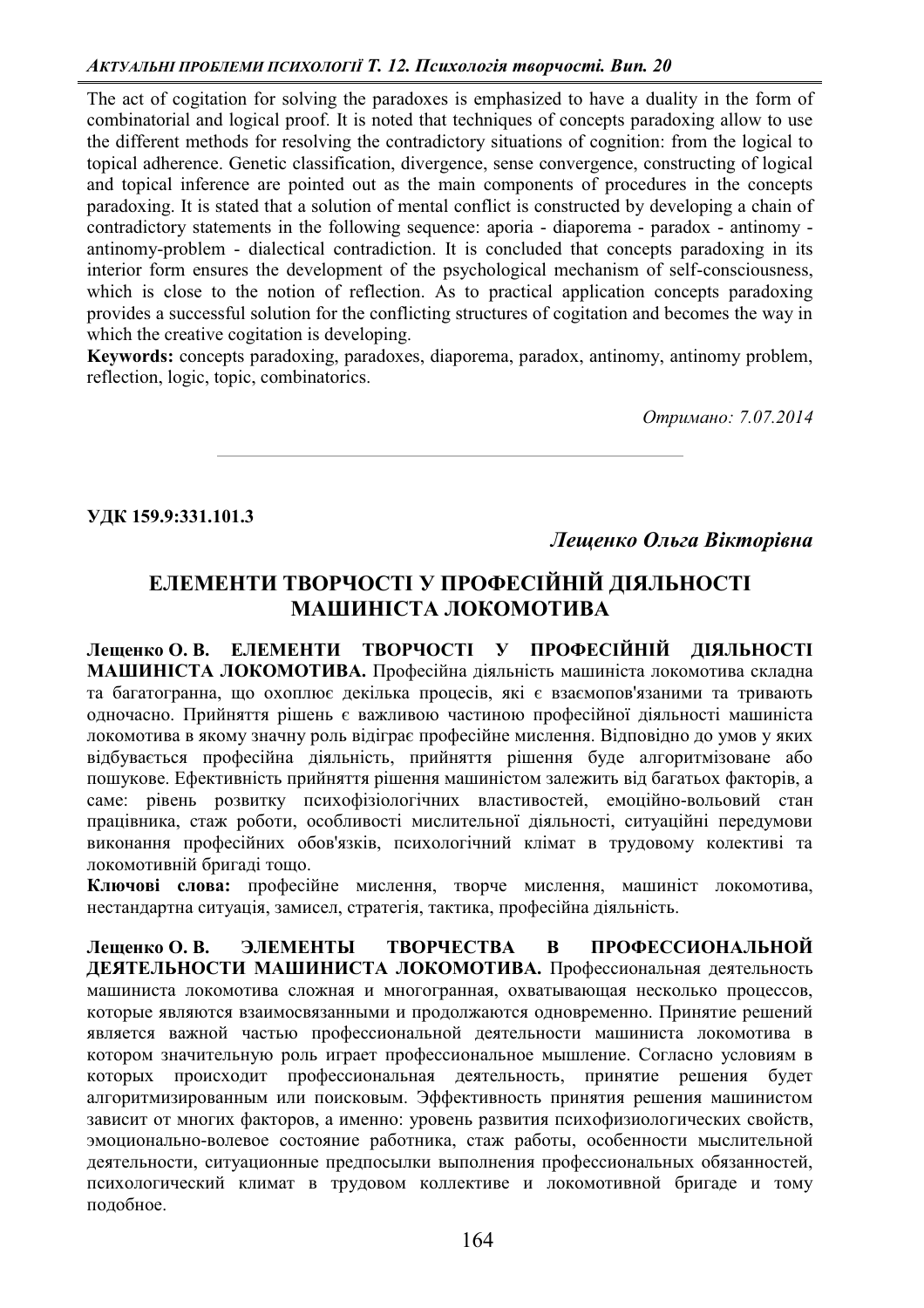Ключевые слова: профессиональное мышление, творческое мышление, машинист локомотива, нестандартная ситуация, замысел, тактика, профессиональная деятельность.

Постановка проблеми. Професіоналізм машиніста локомотива у більшій мірі залежить від ефективності вирішення стандартних, аварійних та нестандартних ситуацій у процесі виконання професійних обов'язків. У залежності від ситуації машиніст повинен володіти як алгоритмізованим набором дій, так і елементами творчої діяльності. Таким чином, застосування елементів творчості при вирішенні нестандартних та аварійних ситуацій є невід'ємною частиною професійної діяльності машиніста локомотива.

Вихідні передумови. Професійна діяльність машиніста локомотива складна та багатогранна, в якій значне місце займають одночасне спостереження за станом залізничної колії, контактної мережі, світлофорів, положенням стрілок, сигналами попередженнями, роботою вимірювача швидкості, станом локомотивної сигналізації, постійне спостереження ситуації у дзеркалі заднього виду. Періодично виникає необхідність реагувати на звукові сигнали, виконувати регламент переговорів, здійснювати розрахунок швидкості, витримувати розклад руху. У машиніста-оператора постійно виникає дефіцит інформації про навколишнє середовище та часу на прийняття рішення, через що він знаходиться в стані постійного нервово-емоційного напруження. Іншим об'єктом керування в діяльності машиніста є технічні системи локомотива, інформація про роботу яких сприймається машиністом за допомогою зору (показання приладів) і слуху (шум працюючої машини) [1, с. 104].

Виконання професійної діяльності машиністом локомотива базується на вказівках, наказах, інструкціях, де прописаний алгоритм дій у стандартних, аварійних та нестандартних ситуаціях. Це може спричинити виникнення хибної думки про виконавський характер праці машиніста. Розмежовуючи творчу та виконавську діяльність В.О. Моляко вказує на те, що "для здійснення першої достатньо певних знань, навичок та умінь регламентованих тими вимогами, які до цієї праці ставляться. До другої категорії належать усі ті так звані творчі професії, у тому числі діяльності будь-якого трудівника в умовах нової ситуації, у випадках динамічної зміни умов та ін. Виконавська праця нині змінюється. Багато професій, які можна зарахувати до цієї категорії, тією чи іншою мірою включають елементи праці творчої, бо часом виникає необхідність у процесі рутинної діяльності розв'язувати окремі, іноді досить важливі для кінцевого результату нові завдання" [5, с. 10]. Прийняття рішення в аварійних та нестандартних ситуаціях не завжди співвідноситься із розробленими рекомендаціями. Саме в цих умовах і виявляються елементи творчості.

Дослідження професійної діяльності машиніста локомотива охоплює декілька напрямків, а саме: вивчення психофізіологічних особливостей (О.О. Конопкін, В.Н. Пушкін, В.Г. Козубенко, Н.С. Нерсесян, В.М. Заїка). емоційно-вольових (Є.О. Мілерян), психологічних (Т.М. Федоренко, Т. І. Леженкіна, І.В. Ламаш, Т.В. Селюкова), інтелектуальних (М.А. Котик, А.М. Емельянов, В.Д. Рудашевский, Ю.К. Стрелков).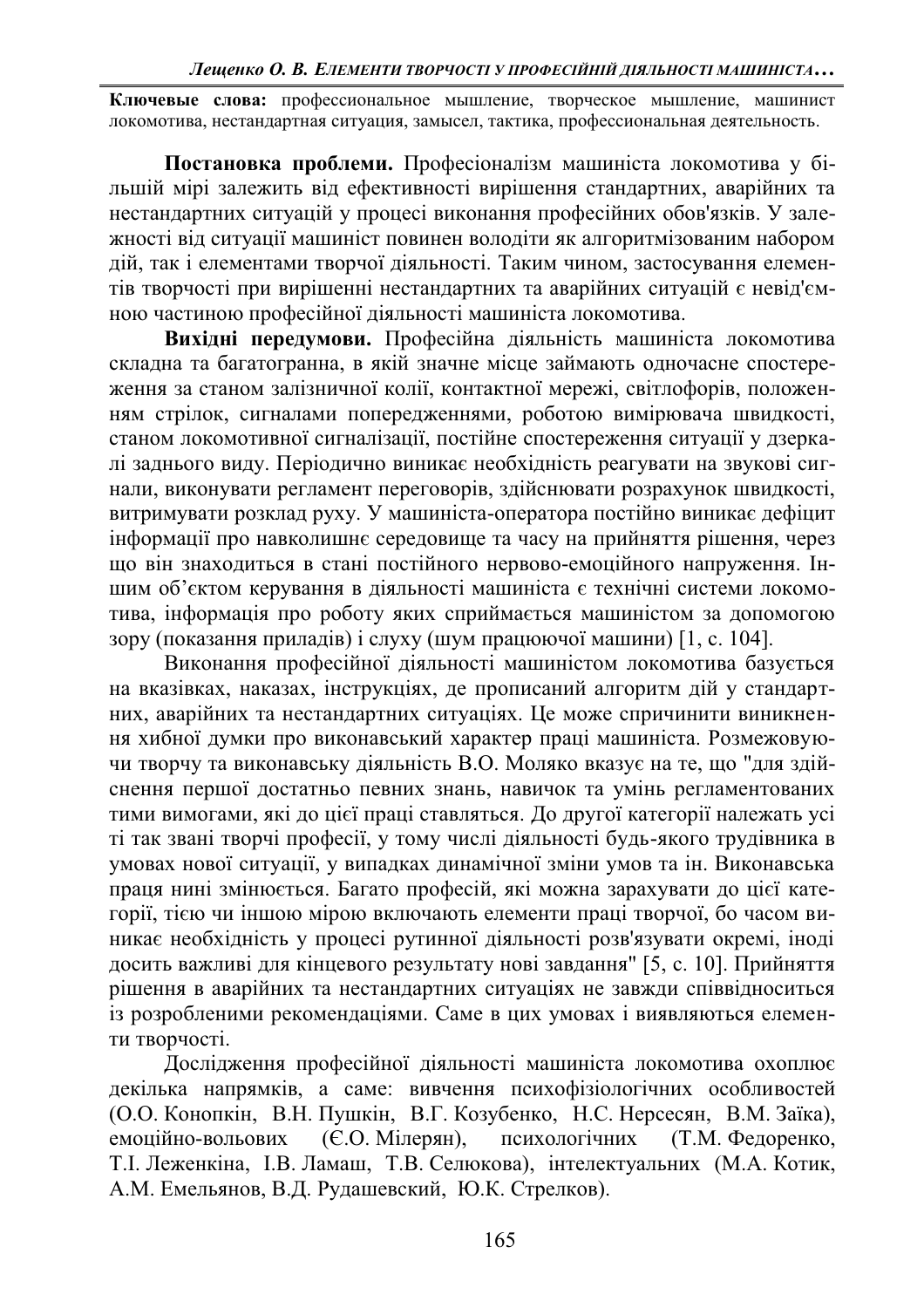Прийняття рішень є важливою частиною професійної діяльності машиніста локомотива де, безумовно, основну роль відіграє професійне мислення.

Я.В. Крушельницька [2], Ю.К. Корнілов [3], О.В. Тарасова [8] та ін. визначають професійне мислення як інтелектуальну діяльність щодо розв'язання професійних завдань.

Т.В. Кудрявцев описує такі елементи професійного мислення:

= процес узагальненого *і* опосередкованого відображення людиною професійної реальності;

- шляхи отримання людиною нових знань про різні сторони праці;

- прийоми постановки, формулювання та вирішення професійних завлань:

 $-$ етапи прийняття та реалізації рішень у професійній діяльності;

 $-$  прийоми цілеутворення та планоутворення в ході праці, вироблення нових стратегій професійної діяльності [4, с. 126].

А.Г. Шайда вказує на те, що "професійне мислення має особливості творчого мислення, такі як активність, аналітико-синтетичний характер, здатність мислити при "інформаційних пустотах", уміння висувати гіпотези і досліджувати їх, винахідливість, гнучкість, креативність" [9].

Формулювання цілей. Проаналізувати елементи творчості у процесі прийняття рішень в аварійних та нестандартних ситуаціях у професійній діяльності машиніста локомотива.

Виклад методики *і результатів дослідження*. Машиністу, для керування локомотивом потрібно знати: графік руху, профіль залізничного шляху, вагу потяга та його положення на перегоні, обмеження на швидкість руху, час на подолання перегону, погодні умови тощо.

Відповідно до умов у яких відбувається професійна діяльність, прийняття рішення буде алгоритмізоване або пошукове. Алгоритмізоване реалізується в стандартних умовах виконання професійної діяльності, пошукове - а аварійних та нестандартних умовах.

Аварійна або нестандартна ситуація у професійній діяльності машиніста локомотива це - наслідок впливу непередбачуваних змін (зовнішніх, внутрішніх) під час виконання посадових обов'язків, які спричиняють загрозу життю та здоров'ю людей, заподіяння матеріальних збитків.

Неможливо врахувати всі фактори, що визначають виникнення аварійної або нестандартної ситуації. Основні з них можна виокремити відповідно до таких положень:

1. Вплив ймовірної події на тривалість та результат перевізного процесу.

2. Ймовірність виникнення нестандартної ситуації.

Класифікувати нестандартні ситуації можливо за різними критеріями, але важливими елементами, що покладені в основу класифікації нестандартних ситуацій є:

 $-$  фактори виникнення;

 $-$  сфера виникнення;

- масштабність;

- етапи вирішення проблеми.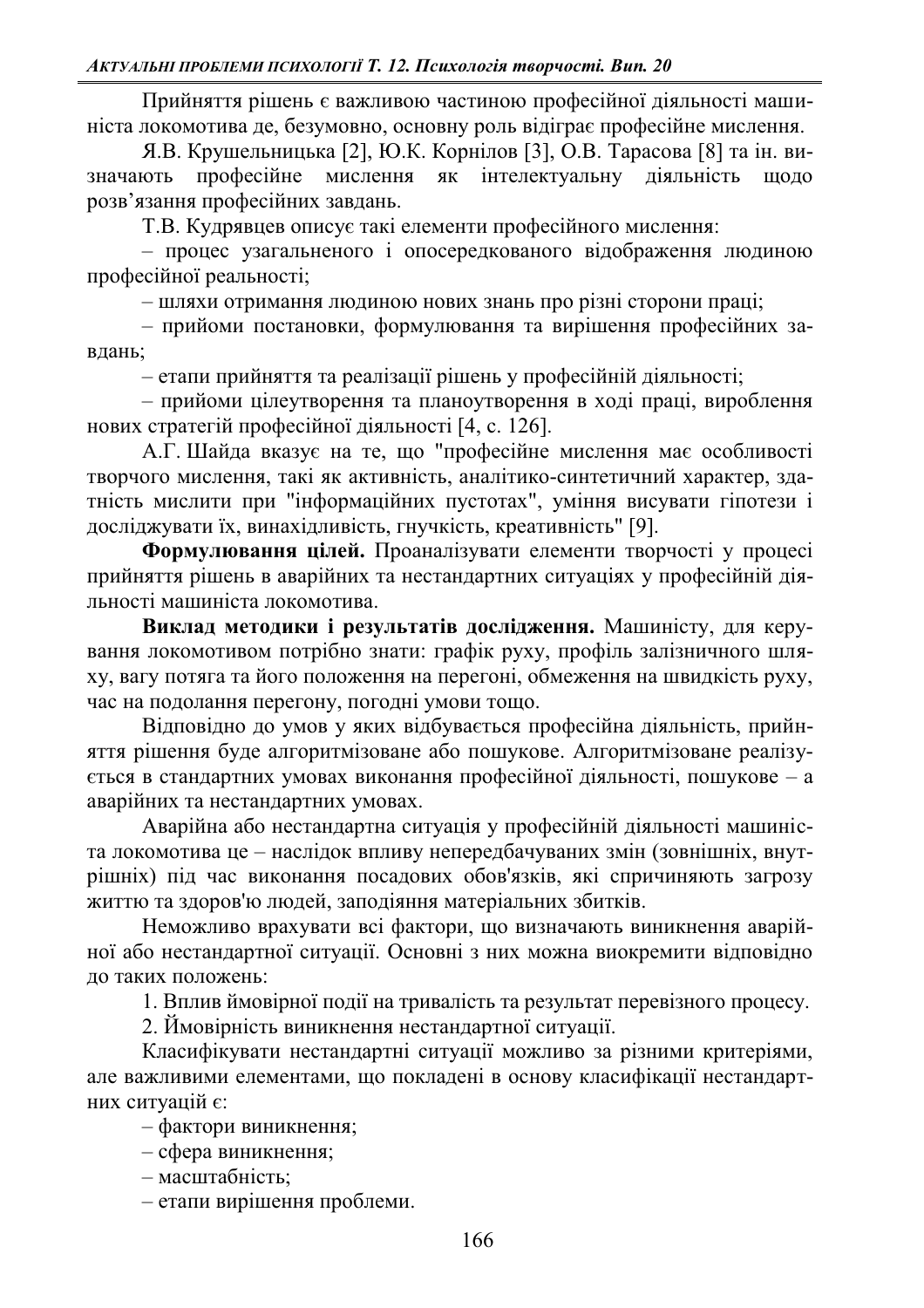**Таблиия** 1

| Класифікаційні ознаки аварійних та нестандартних ситуацій у |
|-------------------------------------------------------------|
| професійній діяльності машиніста локомотива                 |

| Класифікаційна ознака     |                  | Причини виникнення                         |
|---------------------------|------------------|--------------------------------------------|
| Фактори виник-<br>нення   | Суб'єктивний     | Низький рівень психологічної готовнос-     |
|                           |                  | ті, знань, умінь, навичок; недостатність   |
|                           |                  | досвіду; негативні емоційно-вольові ста-   |
|                           |                  | ни тощо.                                   |
|                           | Об'єктивний      | Недостатність інформації, несприятливі     |
|                           |                  | природні умови, заводський брак локо-      |
|                           |                  | мотива тощо.                               |
| За сферою вини-<br>кнення |                  | залізничного<br>Пошкодження<br>полотна,    |
|                           | Зовнішні         | сторонній предмет на колії, людина на      |
|                           |                  | колії, пошкодження контактної мережі       |
|                           |                  | або інших пристроїв електропостачання      |
|                           |                  | тощо.                                      |
|                           |                  | Поломки, збій у роботі технічних систем    |
|                           | Внутрішні        | тощо.                                      |
|                           |                  |                                            |
| За масштабом              | Локальні         | Зміни, що виникли у виконанні профе-       |
|                           |                  | сійних обов'язків локомотивної бригади     |
|                           | Галузеві         | Зміни пов'язані із специфікою структур-    |
|                           |                  | них підрозділів залізничної галузі         |
|                           |                  |                                            |
|                           | Міжнародні       | Зміни пов'язані із здійсненням залізнич-   |
|                           |                  | них перевезень на міжнародному рівні       |
| Етапи вирішен-            | На етапі аналізу | Недостатність знань, об'єктивної інфор-    |
| ня проблеми               | ситуації         | мації,<br>емоційно-<br>ВПЛИВ<br>негативних |
|                           |                  | вольових станів.                           |
|                           | На етапі прийн-  | Недостатність умінь та навичок, низький    |
|                           | яття рішення     | рівень професіоналізму, і навпаки, впев-   |
|                           |                  | неність у своїх професійних можливос-      |
|                           |                  | ТЯХ.                                       |
|                           | На етапі реалі-  | Неочікувані зміни суб'єктивних та об'єк-   |
|                           | зації прийнято-  | тивних умов.                               |
|                           | го рішення       |                                            |

Про наявність нестандартної ситуації у професійній діяльності машиніста локомотива свідчать наступні умови:

1. Наявність невизначеності. У випадку збою нормального режиму функціонування технічних систем чи інших умов діяльності, машиніст переживає почуття невизначеності, яке може тривати декілька секунд або декілька хвилин.

2. Вибір варіанту рішення.

3. Емоційне напруження. Розуміння наслідків за не дотримання графіку руху потягу, життя пасажирів, збереження матеріальних цінностей та ін. при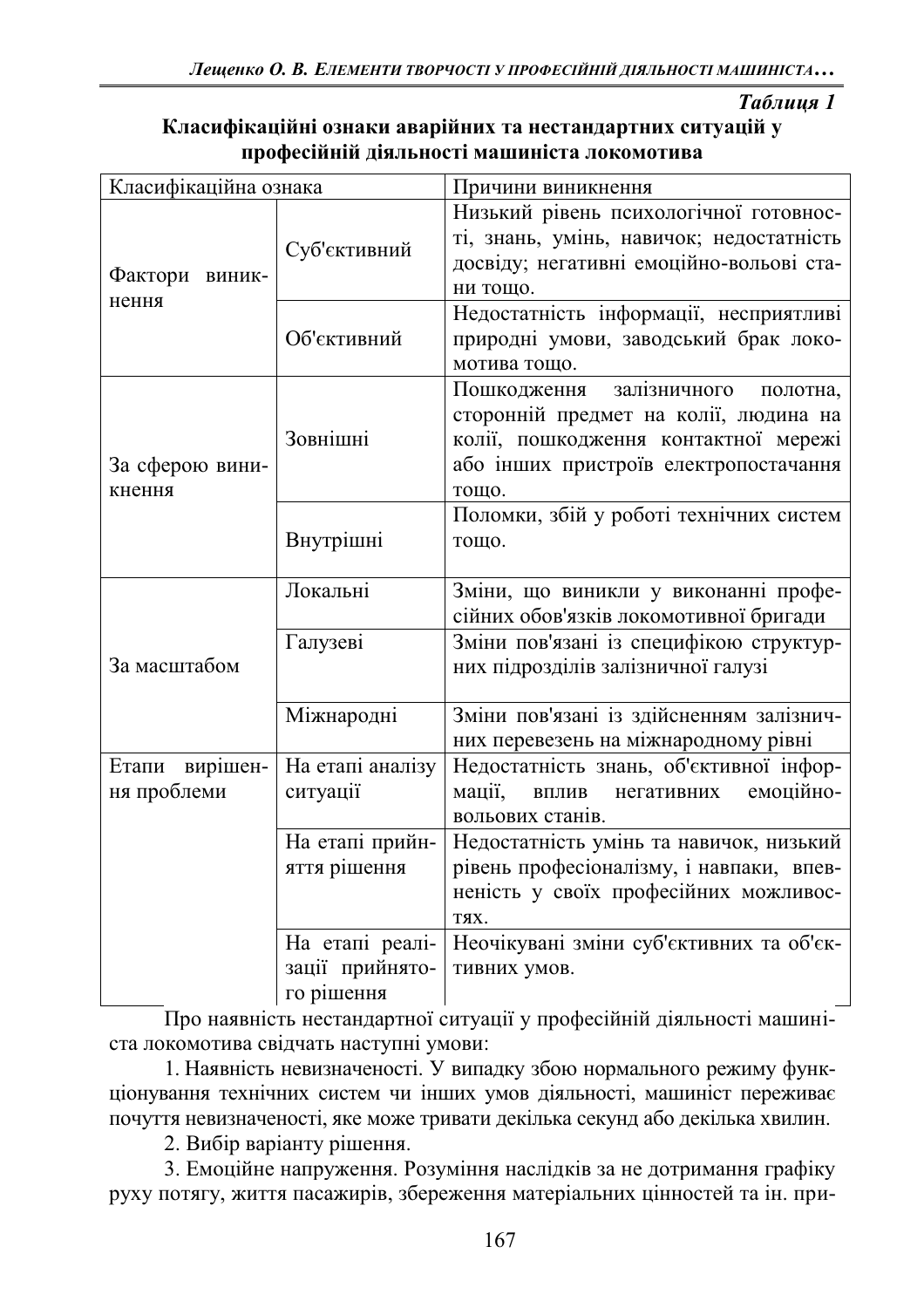зводить до тимчасових або тривалих емоційних переживань на фоні яких відбувається аналіз ситуації та вибір рішення.

4. Оцінка результативності одного із обраних варіантів вирішення аварійної або нестандартної ситуації.

5. Комплекс дій спрямованих на вирішення ситуації.

У результаті виникнення аварійної або нестандартної ситуації виникає потреба у певному механізмі прийняття та реалізації правильного рішення, що можливе лише при врахуванні всіх її складових. Машиніст повинен володіти замислами, тактиками, стратегіями, які і є запорукою прийняття правильного рішення.

Під замислом розуміємо загальний принцип, що визначає спрямованість діяльності на вирішення аварійної або нестандартної ситуації.

*Стратегія* – це алгоритм основних дій спрямованих на вирішення ситуації. Кожна аварійна та нестандартна ситуація це - нове завдання, що вимагає розуміння загального напрямку у його вирішенні, передбачення строків та об'ємів роботи. Ступінь складності, специфіка, індивідуальні особливості машиніста, профіль залізничної колії, учасники та ін. все це потребує планування процесу виходу із аварійної та нестандартної ситуації, незважаючи на те, що працівник може орієнтуватися на загальну нормативну схему.

Стратегії поділяються на:

- заздалегідь відомі або задані ситуацією;

- оперативні, розроблені для конкретних ситуацій;

- імпровізовані, що характеризуються відсутністю заздалегідь розробленого плану дій. Працівник, на основі професійного досвіду знаходить правильне вирішення аварійної та нестандартної ситуації.

Tактика - реалізація прийомів та способів подолання нестандартної ситуації.

Окрім того, ефективність прийняття рішення машиністом залежить від багатьох факторів, а саме:

 $-$  рівень розвитку психофізіологічних властивостей:

- емоційно-вольовий стан працівника;

 $-$  стаж роботи;

- особливості мислительної діяльності;

– ситуаційні передумови виконання професійних обов'язків;

- психологічний клімат в трудовому колективі та локомотивній бригаді тошо.

Мислительні механізми вирішення аварійних та нестандартних ситуацій формуються та вдосконалюються у ході навчання та виконання трудової діяльності.

Iз 45 машиністами, які були учасниками аварійних або нестандартних ситуацій було проведення опитування. Мета - відслідкувати елементи творчості у процесі прийняття рішень в аварійних та нестандартних ситуаціях. Опитувальник містив питання розподілені за такими аспектами:

 $-$  поведінкова реакція на подію;

 $-$ емоційна реакція на подію;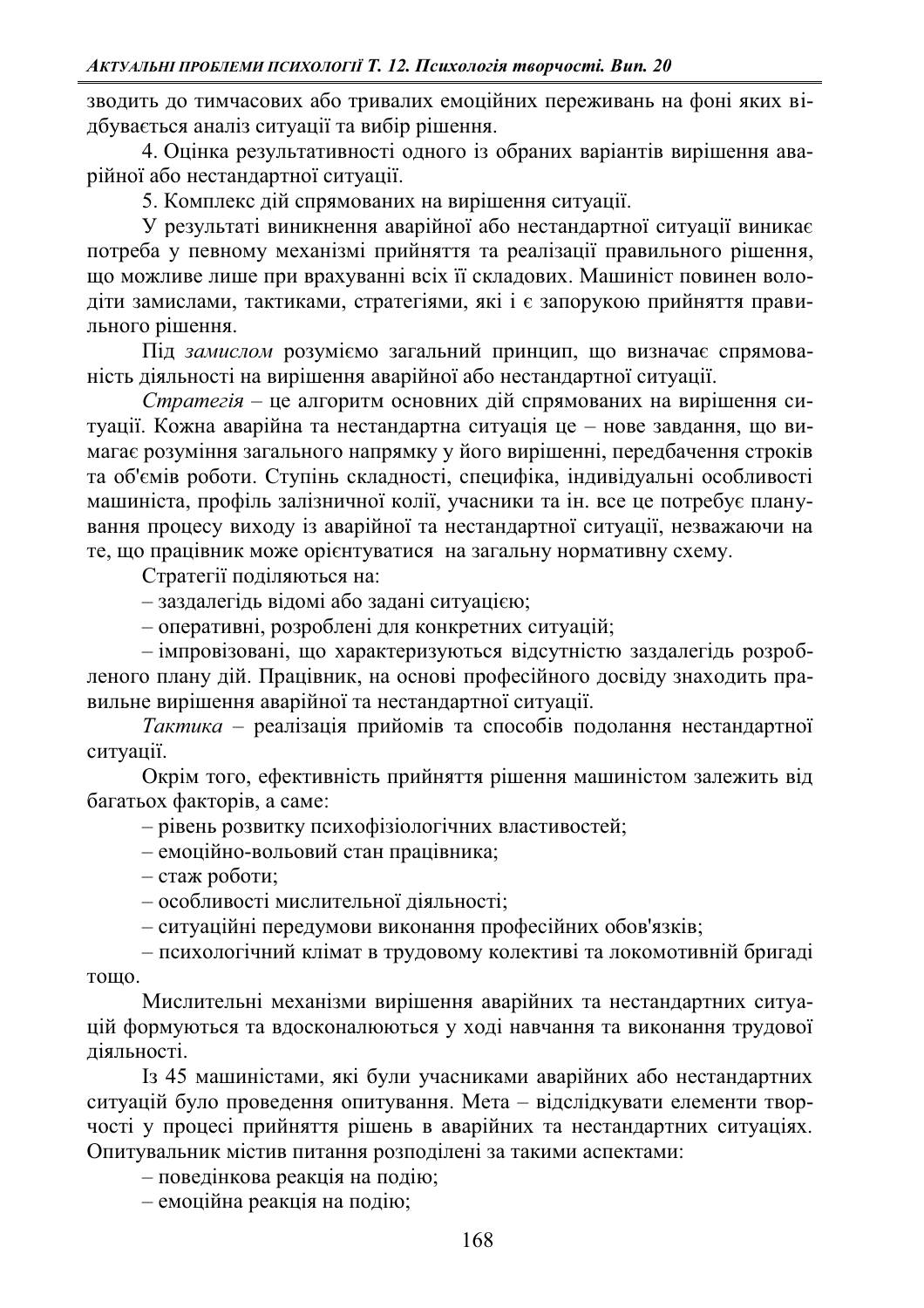- аналіз мислиннєвих операцій у ході прийняття рішення;

- взаємодія із помічником машиніста;

 $-$  опінка своїх лій:

56% отриманих відповідей перекликалися із основними стратегіями поведінки в умовах прийняття рішення, що виокремив Ю.К. Стрєлков [7]. А саме:

1. «Вдавати, що нічого не сталося».

2. Застосувати стиль поведінки, що завжди спрацьовував у важкій ситуації.

3. Уникаючи рішучих дій, які обумовлює ситуація, «реалізуватися» там, де від тебе нічого не залежить.

4. Спантеличивши ситуацією, розпочати збір інформації, яка потрібна для прийняття рішення, і робити це повно та ґрунтовно, що це заняття стане самостійної діяльністю [7, с. 115].

15% опитаних відчували значні труднощі в аналізі своїх дій під час прийняття рішень в аварійних або нестандартних ситуаціях.

29% відповідей машиністів розділилися відповідно до сфери виникнення аварійної або нестандартної ситуації. Якщо ситуація була причиною впливу зовнішніх умов (пошкодження залізничного полотна, сторонній предмет на колії, людина на колії, пошкодження контактної мережі або інших пристроїв електропостачання тощо), то під час прийняття рішення основну роль відіграло варіативність мислення. Якщо ж ситуація спричинена внутрішніми умовами (поломки, збій у роботі технічних систем тощо), то у процесі усунення поломки значну роль відіграють оригінальні рішення.

Висновки і подальші перспективи досліджень. Отже, застосування елементів творчості є невід'ємною частиною процесу прийняття рішення при вирішенні аварійних та нестандартних ситуацій у професійній діяльності машиніста локомотива. Отримані дані опитування свідчать про недооцінювання ролі елементів творчості у процесі прийняття рішень в аварійних та нестандартних ситуаціях. Тому, перспективні розробки у цьому напрямку вбачаємо у дослідженні особливостей застосування творчого підходу до вирішення аварійних та нестандартних ситуацій.

## СПИСОК ВИКОРИСТАНИХ ДЖЕРЕЛ

- 1. Єна А. О. Порівняльна характеристика праці машиністів локомотивів та водіїв вантажного транспорту / А. О. Єна // Актуальні проблеми транспортної медицини.  $-\mathcal{N}_2$  1 (23),  $-2011$ .  $-$  С. 104-116.
- 2. Крушельницька Я. В. Фізіологія і психологія праці / Я. В. Крушельницька: Підручник. – К.: КНЕУ, 2003. – 367 с.
- 3. Корнилов Ю. К. Психология практического мышления: монография / Ю. К. Корнилов. - Ярославль: ДИА-Пресс, 2000. - 205 с.
- 4. Кудрявцев Т. В. Психология технического мышления / Т. В. Кудрявцев. -М.: Просвещение, 1975. – 303 с.
- 5. Моляко В. О. Психологічна готовність до творчої праці / В. О. Моляко. К.: Т-во "Знання" УРСР, 1989. - 48 с.
- 6. Николаева С. И. Нестандартные ситуации, их особенности и классификация С. И. Николаева // Вестник Оренбургского государственного университета. - 2003. – №3. – С.75-77.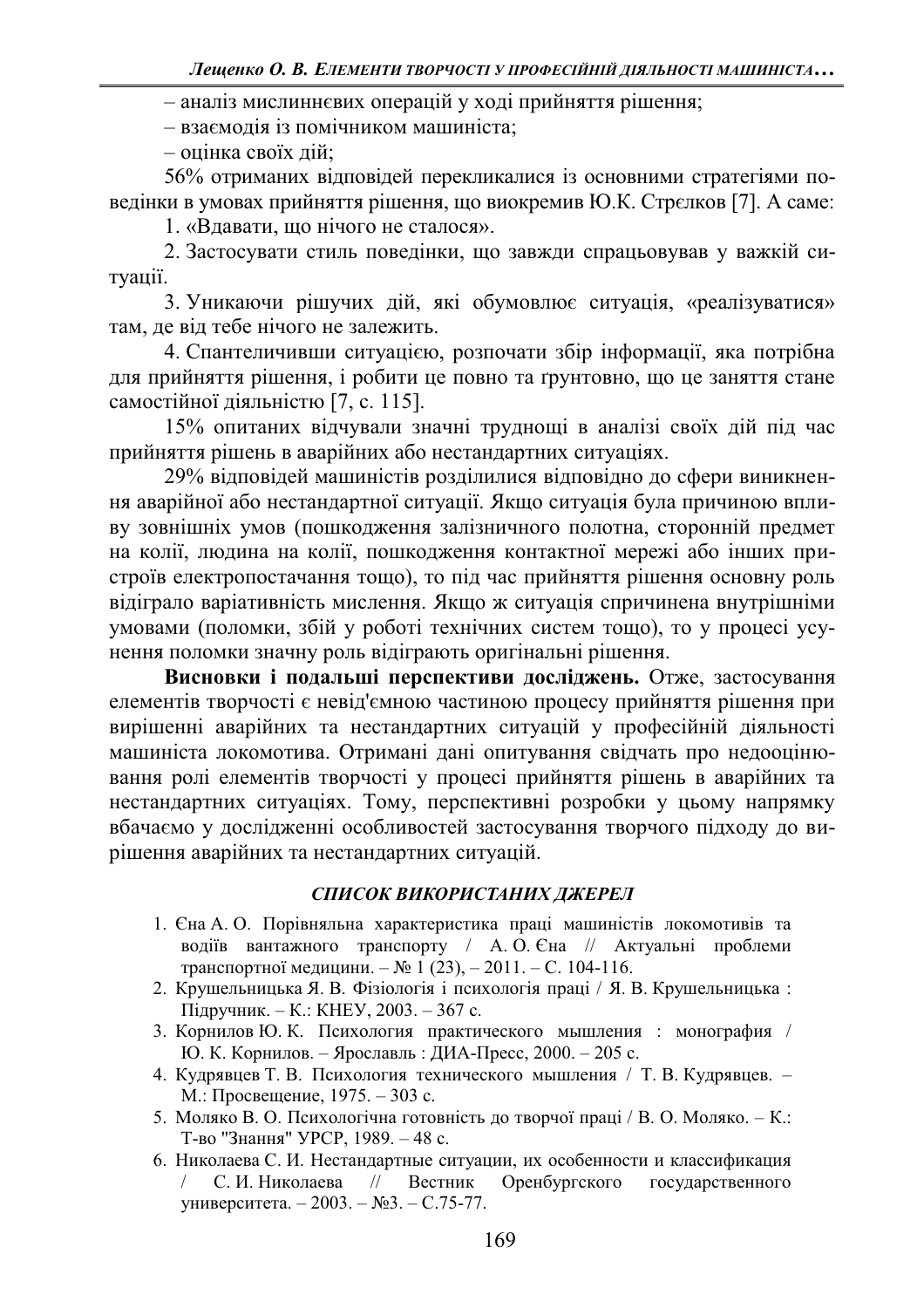- 7. Стрелков Ю. К. Инженерная и профессиональная психология / Ю. К. Стрєлков: Учеб. пособие для студ. высш. учеб. заведений. - М.: Издательский центр «Академия»; Высшая школа, - 2001. - 360 с.
- 8. Тарасова О. В. Психологічні аспекти розвитку професійного технічного мислення учнів ПТНЗ гірничого профілю / О. В. Тарасова // Професійнотехнічна освіта: наук.-метод. журн. / голов. ред. Н. Г. Ничкало. - 2006. - $N_2$  2. – C. 44–46.
- 9. Шайда А. Г. К проблеме профессионального мышления будущих учителей / А. Г. Шайла // Журнал научных публикаций http://jurnal.org/ articles/2014/psih12.html

#### *SPYSOK VYKORYSTANYH DZHEREL*

- 1. *Yena A. O.* Porivnjal'na harakteristika praci mashinistiv lokomotiviv ta vodiïv vantazhnogo transportu / A. O. Yena // Aktual'ni problemi transportnoï medicini.  $-\mathcal{N}_{2}$  1 (23),  $-2011$ .  $-$  S. 104-116.
- 2. *Krushel'nic'ka Ja. V.* Fiziologija i psihologija praci / Ja. V. Krushel'nic'ka : Pidruchnik. – K.: KNEU, 2003. – 367 s.
- 3. *Kornilov Ju. K.* Psihologija prakticheskogo myshlenija : monografija / Ju. K. Kornilov.  $-$  Jaroslavl' : DIA-Press, 2000.  $-$  205 s.
- 4. *Kudrjavcev T. V.* Psihologija tehnicheskogo myshlenija / T. V. Kudrjavcev. M.: Prosveshhenie,  $1975. - 303$  s.
- 5. *Moljako V. O.* Psihologichna gotovnist' do tvorchoï praci / V. O. Moljako. K.: T-vo "Znannja" URSR, 1989. - 48 s.
- 6. *Nikolaeva S. I.* Nestandartnye situacii, ih osobennosti i klassifikacija / S. I. Nikolaeva // Vestnik Orenburgskogo gosudarstvennogo universiteta.  $-2003. - N_{2}3. -$ S.75-77.
- 7. *Strelkov Ju. K.* Inzhenernaja i professional'naja psihologija / Ju. K. Strelkov : Ucheb. posobie dlja stud. vyssh. ucheb. zavedenij. – M.: Izdatel'skij centr «Akademija»; Vysshaja shkola,  $-2001$ .  $-360$  s.
- 8. *Tarasova O. V.* Psihologichni aspekti rozvitku profesijnogo tehnichnogo mislennja uchniv PTNZ girnichogo profilju / O. V. Tarasova // Profesijnotehnichna osvita : nauk.-metod. zhurn. / golov. red. N. G. Nichkalo.  $-2006$ .  $-\mathcal{N}_2$  $2. - S. 44 - 46.$
- 9. *Shajda A. G.* K probleme professional'nogo myshlenija budushhih uchitelej / A. G. Shajda // Zhurnal nauchnyh publikacij http://jurnal.org/ articles/2014/psih12.html

**Leshchenko O. V. ELEMENTS OF CREATIVITY IN PROFESSIONAL ACTIVITY OF A TRAIN DRIVER.** Professional activity of a train driver is complex and multifaceted, it embraces several processes that are interconnected and last simultaneously. Decision-making is an important part of professional activity of a train driver , here an important role is played by professional thinking. Under the conditions of a professional activity, the decision can be made algorithmically or by searching method. It is impossible to consider all the factors determining the occurrence of unusual situations. The main of them can be distinguished in accordance with the following positions: the influence of probable events on the duration and the result of the transportation process, the probability of non-standard situations. The effectiveness of the decision-making depends on many factors including: the level of physiological properties, emotional and volitional state, employee experience, peculiarities of the mental activity, situational preconditions to carry out the professional duties, psychological climate at the workplace and the locomotive crew, etc.. Important elements forming the basis of classification of non-standard situations are: the factors of occurrence, area of origin, scale, stages of problem solution. As a result of the occurrence of non-standard situation there is a need for a definite